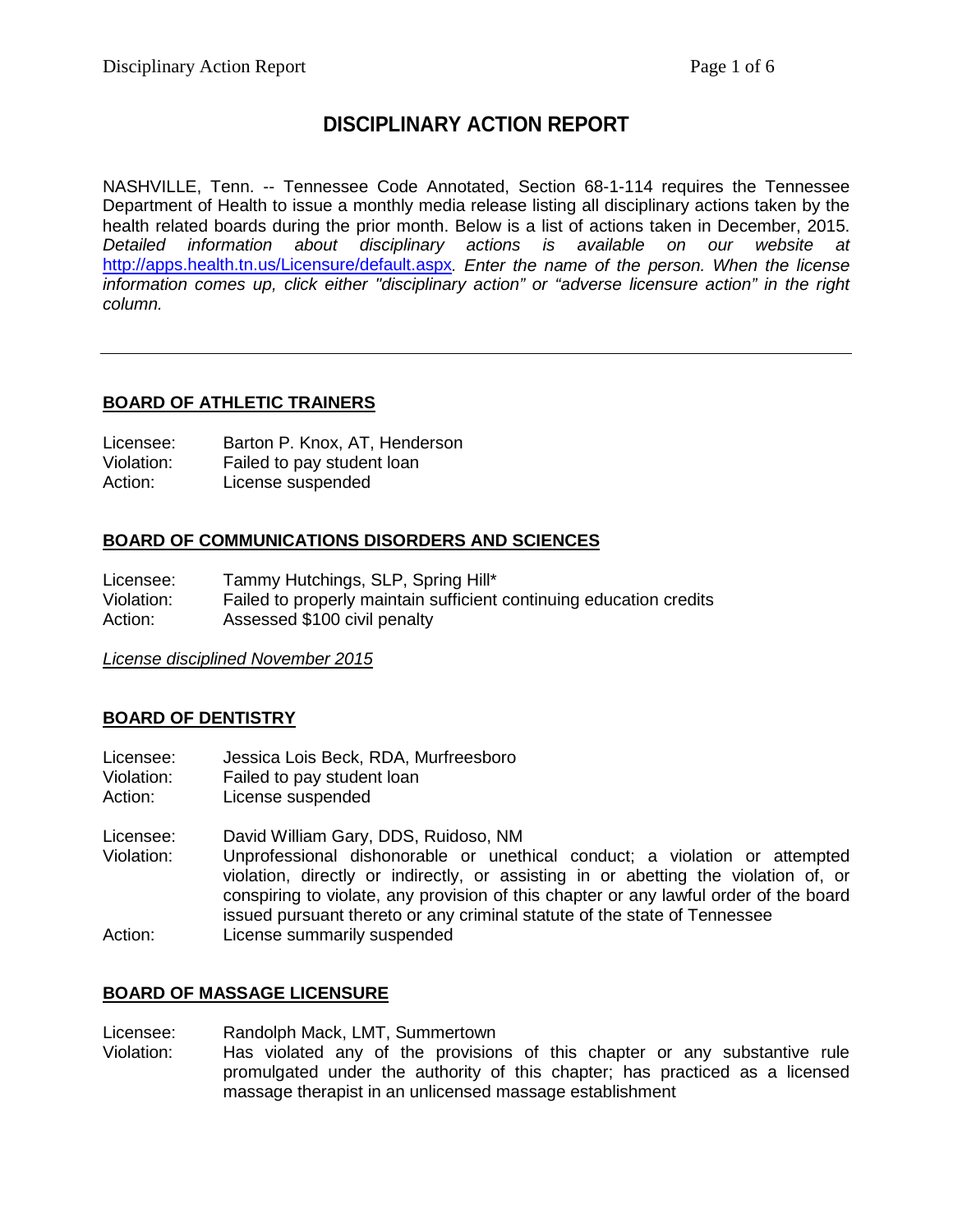Action: Granted conditional license with terms; assessed \$5,500 civil penalty

## **BOARD OF OCCUPATIONAL THERAPY**

Licensee: Mary E. Craigie, OT, Jackson

- Violation: Unprofessional, dishonorable or unethical conduct; making false or misleading statements or representations, being guilty of fraud or deceit in obtaining admission to practice or being guilty of fraud or deceit in the licensee's practice; making or signing in one's professional capacity any certificate that is known to be false at the time one makes or signs such certificate
- Action: License placed on probation for 2 years with terms; assessed \$1,000 civil penalty

Licensee: Mary A. Merriman, OT, Franklin

- Violation: Unprofessional, dishonorable or unethical conduct; making false or misleading statements or representations, being guilty of fraud or deceit in obtaining admission to practice or being guilty of fraud or deceit in the licensee's practice; making or signing in one's professional capacity any certificate that is known to be false at the time one makes or signs such certificate
- Action: License placed on probation for 2 years with terms; assessed \$1,000 civil penalty
- Licensee: William H. Norman, OT, Thompson's Station
- Violation: Unprofessional, dishonorable or unethical conduct; making false or misleading statements or representations, being guilty of fraud or deceit in obtaining admission to practice or being guilty of fraud or deceit in the licensee's practice; making or signing in one's professional capacity any certificate that is known to be false at the time one makes or signs such certificate
- Action: License placed on probation for 2 years with terms; assessed \$500 civil penalty

## **BOARD OF PHARMACY**

| Licensee:  | Brittany Lindsey, RT, Whitehouse       |
|------------|----------------------------------------|
| Violation: | Criminal conviction                    |
| Action:    | Granted conditional license with terms |
| Licensee:  | Lumeka Lewis, RT, Goodlettsville       |
| Violation: | Failed to pay student loan             |
| Action:    | License suspended                      |
| Licensee:  | Rachel E. Marek, RT, Sewanee           |
| Violation: | Failed to pay student loan             |
| Action:    | License suspended                      |
| Licensee:  | Konia McCord, RT, Cookeville           |
| Violation: | Failed to pay student loan             |
| Action:    | License suspended                      |
| Licensee:  | Amy Phillips, RT, Livingston           |
| Violation: | Failed to pay student loan             |
| Action:    | License suspended                      |
|            |                                        |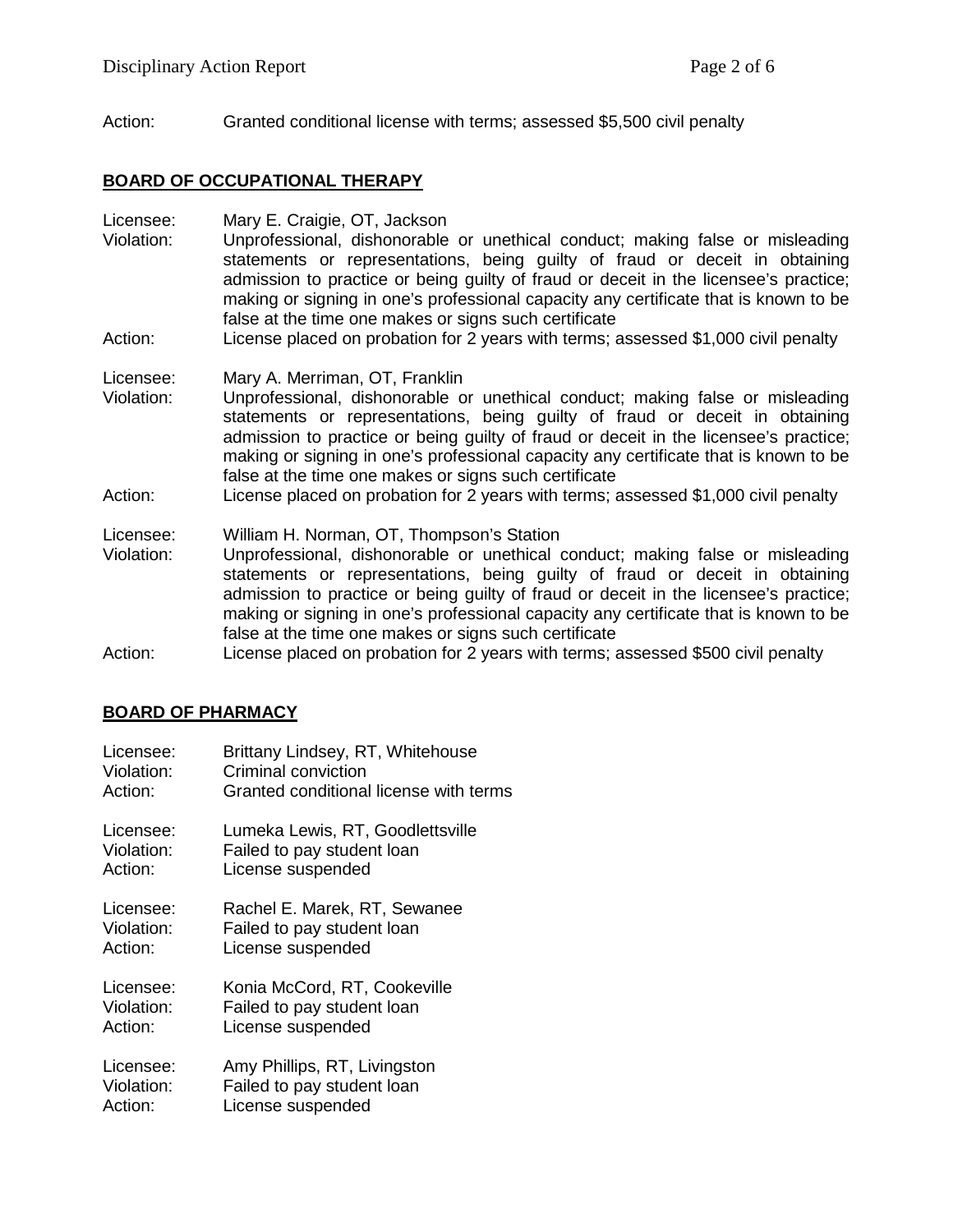| Licensee:  | Teresa Ann Santana, RT, Lebanon            |
|------------|--------------------------------------------|
| Violation: | Failed to pay student loan                 |
| Action:    | License suspended                          |
| Licensee:  | Lynda M. Thacker, RT, Knoxville            |
| Violation: | Failed to pay student loan                 |
| Action:    | License suspended                          |
| Licensee:  | Cathleen K. Ware-Pilgrene, RT, Clarksville |
| Violation: | Failed to pay student loan                 |
| Action:    | License suspended                          |
| Licensee:  | Darryl J. Woodfolk, RT, Clarksville        |
| Violation: | Failed to pay student loan                 |
| Action:    | License suspended                          |

## **BOARD FOR PROFESSIONAL COUNSELORS, MARITAL FAMILY THERAPISTS AND LICENSED CLINICAL PASTORAL THERAPISTS**

Licensee: Robert Earl Buxton, LPC, Nashville

Violation: Violating the rules and regulations adopted by the board; and engaging in professional misconduct, unethical or unprofessional conduct, including, but not limited to, willful acts, negligence and conduct likely to deceive, defraud or harm the public or engaged in such conduct; violated the Code of Professional Ethics, to wit: engaged in dual relationship with patient

- Action: License suspended with terms
- Licensee: Annabel Lee Agee. LPC, Nashville
- Violation: Failed to provide the board with evidence of sufficient continuing education credits Action: Assessed \$100 civil penalty; must also complete 20 hours of continuing education credits

Licensee: Stacey Lanier, LPC, Hermitage Violation: Failed to provide the board with evidence of sufficient continuing education credits Action: Assessed \$100 civil penalty; must also complete 20 hours of continuing education credits

## **BOARD OF PSYCHOLOGY**

| Licensee:  | Amanda Caldwell Campbell, SPE, Lakeland                                           |
|------------|-----------------------------------------------------------------------------------|
| Violation: | Failed to provide the board with evidence of sufficient continuing education      |
| Action:    | Assessed \$100 civil penalty; must also complete 28 hours of continuing education |
| Licensee:  | Margaret Debon, Ph.D., Cordova                                                    |
| Violation: | Practiced on lapsed license                                                       |
| Action:    | Assessed \$500 civil penalty                                                      |
| Licensee:  | Mark A. Heinrich, SPE, Tuscaloosa, AL                                             |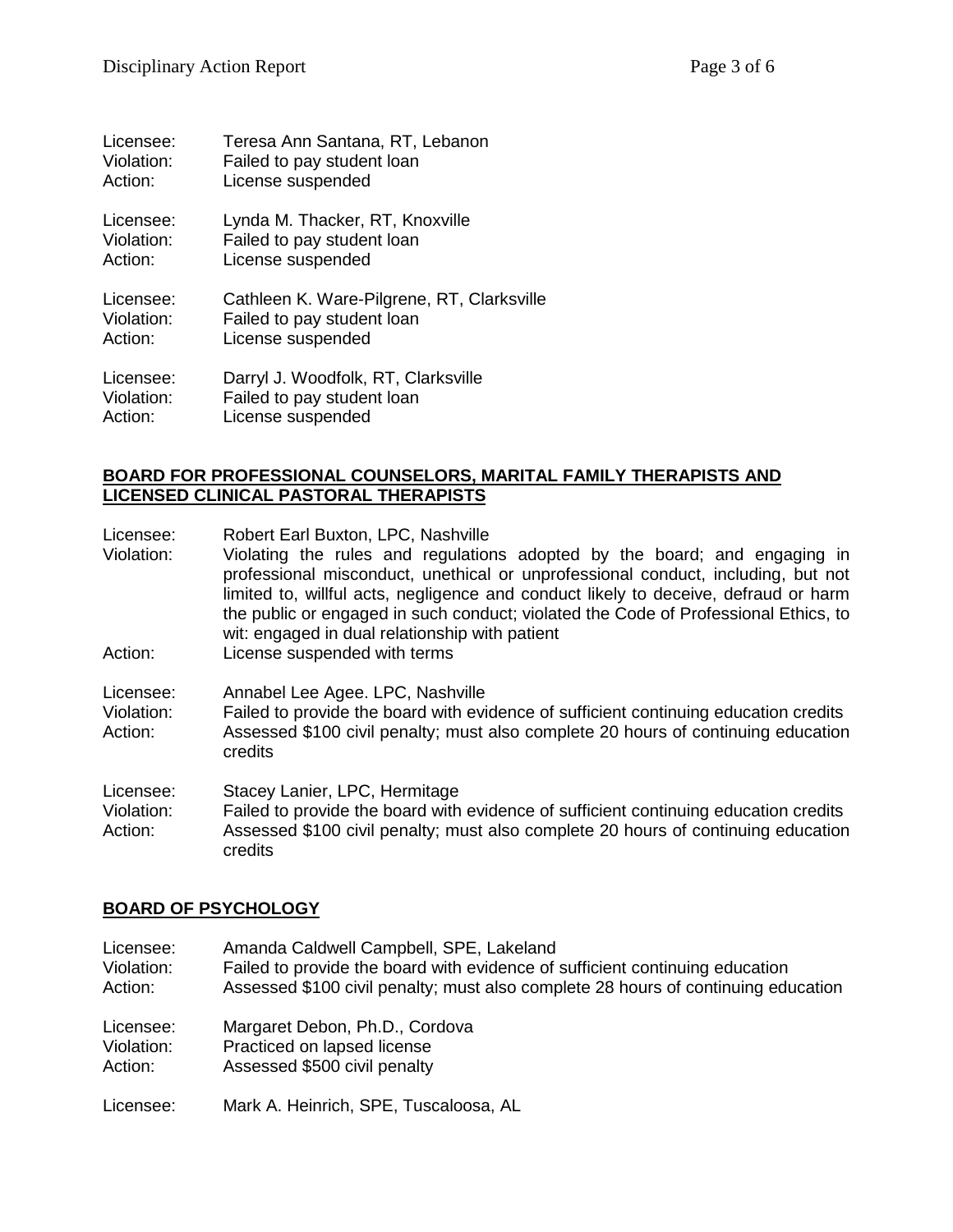| Violation:                         | Failed to provide the board with evidence of sufficient continuing education                                                                                                                     |
|------------------------------------|--------------------------------------------------------------------------------------------------------------------------------------------------------------------------------------------------|
| Action:                            | Assessed \$100 civil penalty; must also complete 18 hours of continuing education                                                                                                                |
| Licensee:<br>Violation:<br>Action: | Lance T. Laurence, Ph.D., Knoxville<br>Unprofessional, dishonorable, or unethical conduct<br>License reprimanded with terms; assessed \$1,000 civil penalty, plus costs not to<br>exceed \$5,000 |
| Licensee:                          | Joan M. Schleicher, Ph.D., Nashville                                                                                                                                                             |
| Violation:                         | Failed to provide the board with evidence of sufficient continuing education                                                                                                                     |
| Action:                            | Assessed \$100 civil penalty; must also complete 40 hours of continuing education                                                                                                                |
| Licensee:                          | Laurie T. Williams, Ph.D., Knoxville                                                                                                                                                             |
| Violation:                         | Practiced on lapsed license                                                                                                                                                                      |
| Action:                            | Assessed \$400 civil penalty                                                                                                                                                                     |

## **BOARD OF VETERINARY EXAMINERS**

- Licensee: Ray Draper, CAET, Decatur
- Violation: Willful or repeated violation of any provisions of this chapter or any rules of the board; any violation of T.C.A§ 63-12-124; violation of the provisions of the Nonlivestock Animal Humane Death Act codified in T.C.A § 44-17-304, et seq. Action: License voluntarily surrendered with costs
- Licensee: Michelle E. Smallwood, DVM, Knoxville
- Violation: Failed to adhere to rules and/or statute, as follows: any person who owns or operates any veterinary facility, including mobile clinics, or any other premises where a licensed veterinarian practices or where the practice of veterinary medicine occurs shall apply for and secure a premises permit from the Board prior to the commencement of any services that would subject the provider of those services to licensure under this chapter. Any premises in operation on January 1, 1997, shall register with the board by filling out an application as required by the Board; unprofessional or unethical conduct or engaging in practices in connection with the practice of veterinary medicine that are in violation of the standards of professional conduct as defined in this section or prescribed by the rules of the board; practicing in a facility without a premises permit Action: Assessed \$2,400 civil penalty
- 

# **DIVISION OF EMERGENCY MEDICAL SERVICES**

Licensee: Stacey J. Bonner, EMT-P, Mc Minnville Violation: Violation or attempted violation or assisting in or abetting the violation of or conspiring to violate any of the following; any provision of this part; any rule or regulation of the board; abandoning or neglecting a patient requiring emergency care, following assumption of duty Action: License voluntarily surrendered Licensee: Rhiana Lynn Flanagan, EMT-P, Bartlett

Violation: Failed to adhere to rules and/or statute, as follows: violating confidentiality of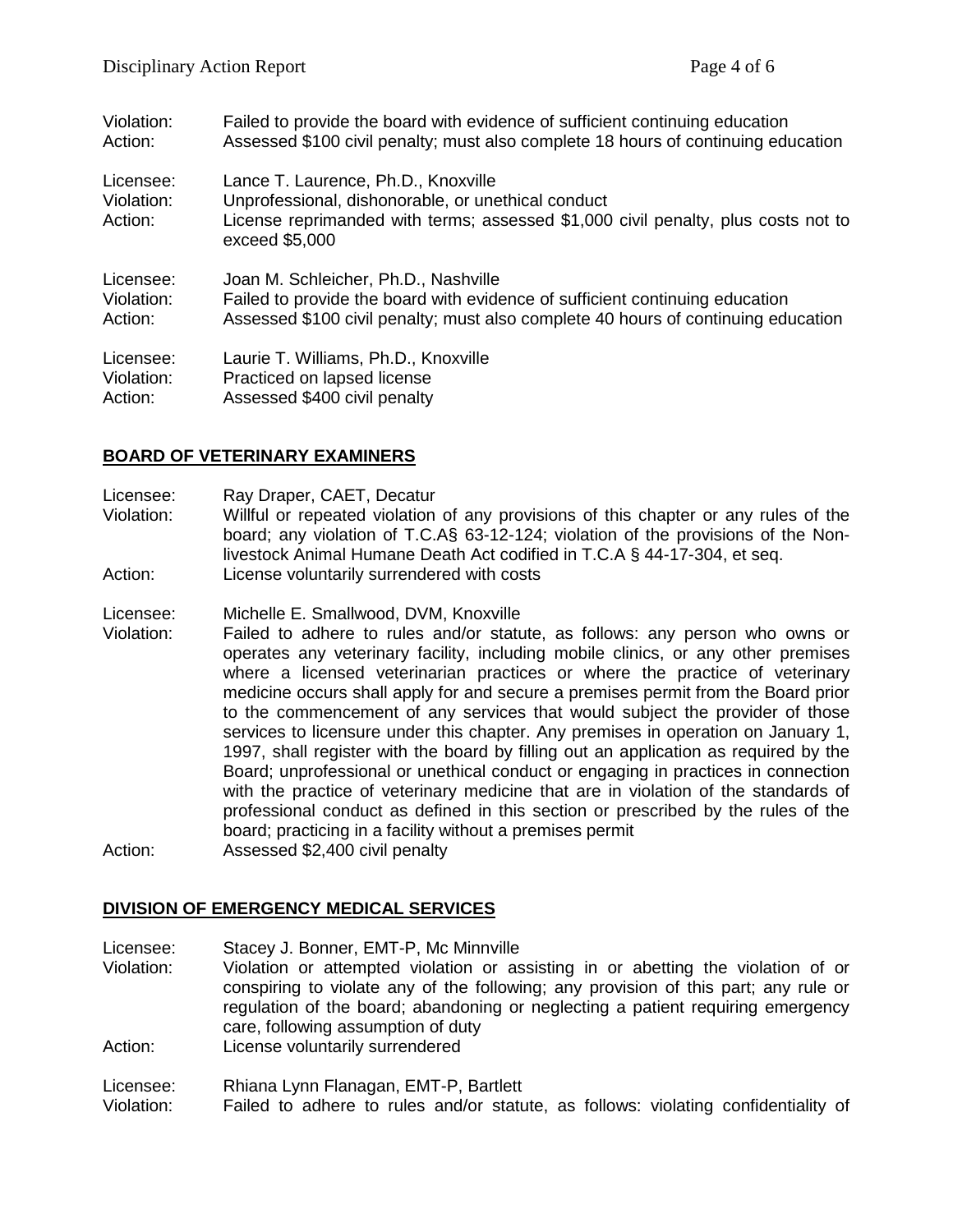| Action:                 | information or knowledge concerning the patient, except when required to do so<br>by a court of law or authorized regulatory agency<br>License reprimanded                                                                                                                                                                        |
|-------------------------|-----------------------------------------------------------------------------------------------------------------------------------------------------------------------------------------------------------------------------------------------------------------------------------------------------------------------------------|
| Licensee:               | Kerrie D. Foster, AEMT, Hendersonville                                                                                                                                                                                                                                                                                            |
| Violation:              | Failed to pay student loan                                                                                                                                                                                                                                                                                                        |
| Action:                 | License suspended                                                                                                                                                                                                                                                                                                                 |
| Licensee:               | Stephanie Brooke Honeycutt, EMT, Chattanooga                                                                                                                                                                                                                                                                                      |
| Violation:              | Failed to pay student loan                                                                                                                                                                                                                                                                                                        |
| Action:                 | License suspended                                                                                                                                                                                                                                                                                                                 |
| Licensee:               | Twannia Rose Green, EMR, Mt. Carmel                                                                                                                                                                                                                                                                                               |
| Violation:              | Failed to pay student loan                                                                                                                                                                                                                                                                                                        |
| Action:                 | License suspended                                                                                                                                                                                                                                                                                                                 |
| Licensee:               | Charles Govan, AEMT, Cordova                                                                                                                                                                                                                                                                                                      |
| Violation:              | Failed to pay student loan                                                                                                                                                                                                                                                                                                        |
| Action:                 | License suspended                                                                                                                                                                                                                                                                                                                 |
| Licensee:<br>Violation: | Michael Ryan Myers, AEMT, Talbott<br>Engaging in acts of dishonesty which relate to the practice or emergency medical<br>care; violation or attempted violation or assisting in or abetting the violation of or<br>conspiring to violate any of the following; any provision of this part; any rule or<br>regulation of the board |
| Action:                 | License suspended with terms                                                                                                                                                                                                                                                                                                      |

# **ABUSE REGISTRY**

| Individual: | <b>Pamela Sue Favors</b>                |
|-------------|-----------------------------------------|
| Abuse:      | Physical/Verbal                         |
| Profession: | <b>Personal Assistant</b>               |
| Individual: | Julia T. Fuller                         |
| Abuse:      | Misappropriation                        |
| Profession: | <b>Personal Support Services Worker</b> |
| Individual: | Derrick D. Hartwell                     |
| Abuse:      | Physical                                |
| Profession: | Unknown                                 |
| Individual: | <b>Tracy McMillian</b>                  |
| Abuse:      | <b>Physical/Neglect</b>                 |
| Profession: | Companion                               |
| Individual: | <b>Stanley Earl McDowell</b>            |
| Abuse:      | Physical/Verbal                         |
| Profession: | <b>LPN</b>                              |
| Individual: | Jonathan Marquiz Morrow                 |